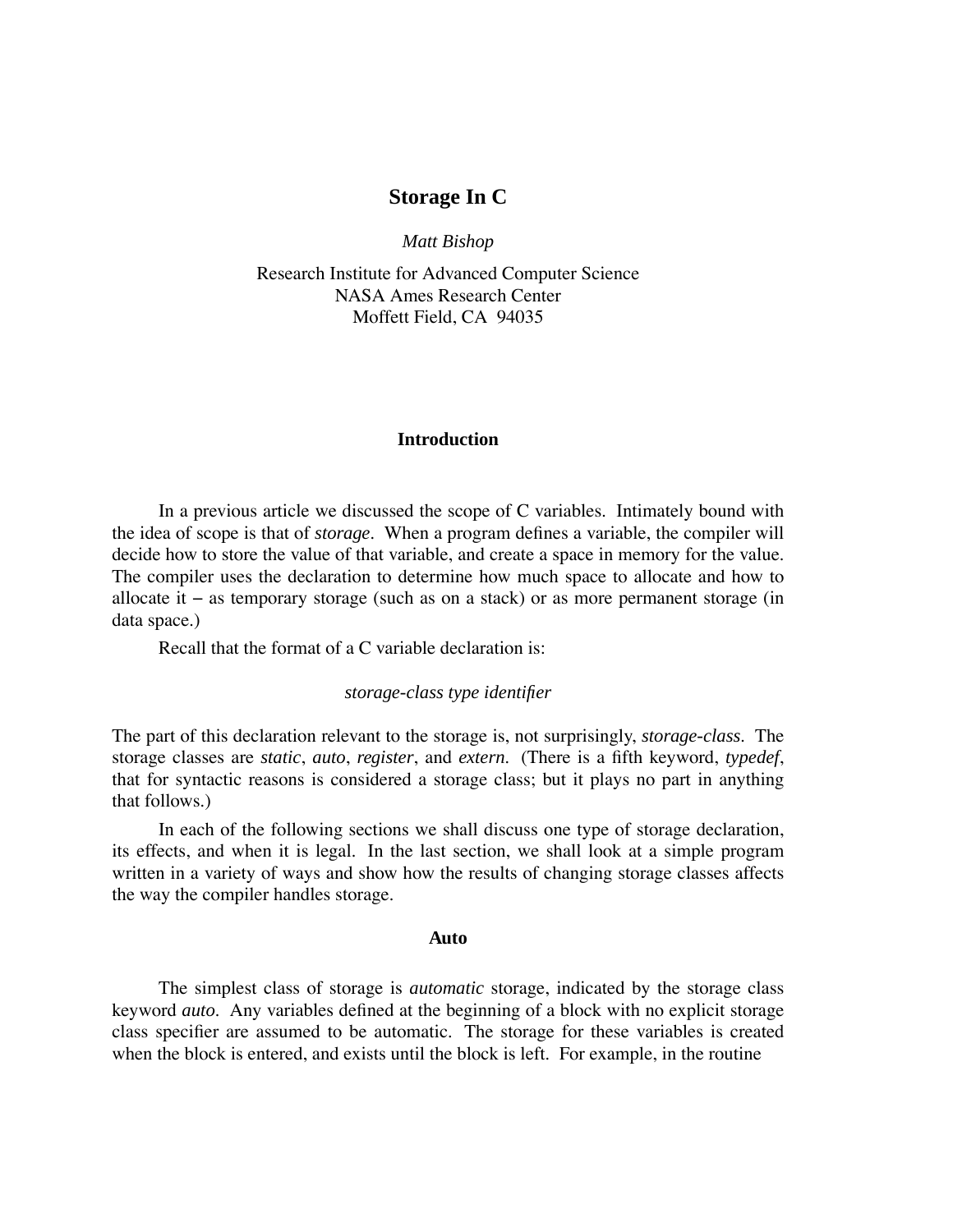```
show()
{
     auto int i;
     i = 7:
     printf("In show, i = \%d\ln", i);
}
```
the storage space for *i* is allocated when the routine is entered, and deallocated when the program leaves the routine.

Most compilers do this by way of a *stack*. A stack is just a list onto which things are *pushed* (or put), and from which things are *popped* (or removed.) The useful property of a stack is that the last thing pushed onto the stack is the first thing removed (hence, a stack is sometimes called a "LIFO" list, for "Last In, First Out" list.) If you think of a stack of trays in a cafeteria, you will see why this data structure is called a stack; the last tray put on top of the pile is the first one removed.

The space for storing automatic variables is created by using a stack. The easiest way to see how is by an example. Here is a routine to call *show*, above:

```
main()
{
      auto int j;
      j = 10;show();
      printf("In main, j = \%d\langle n, j \rangle;
}
```
When *main* is called, the stack of storage is empty:

```
(bottom)
```
Then space for the variable *j* is allocated, and *j* is set to 10. The stack now looks like (reading left to right):

10 *(bottom)*

At this point, *show* is called, and space need to be created for the variable *i*, which is set to 7. Once this occurs, the stack looks like

7 10 *(bottom)*

Now, the program leaves the routine *show*; the storage for *i* was automatic, so it is deallocated. Once the program has returned to *main*, the stack reverts to

10 *(bottom)*

When the routine *main* exits, again the space for the automatic variable *j* is released; the stack is now empty:

*(bottom)*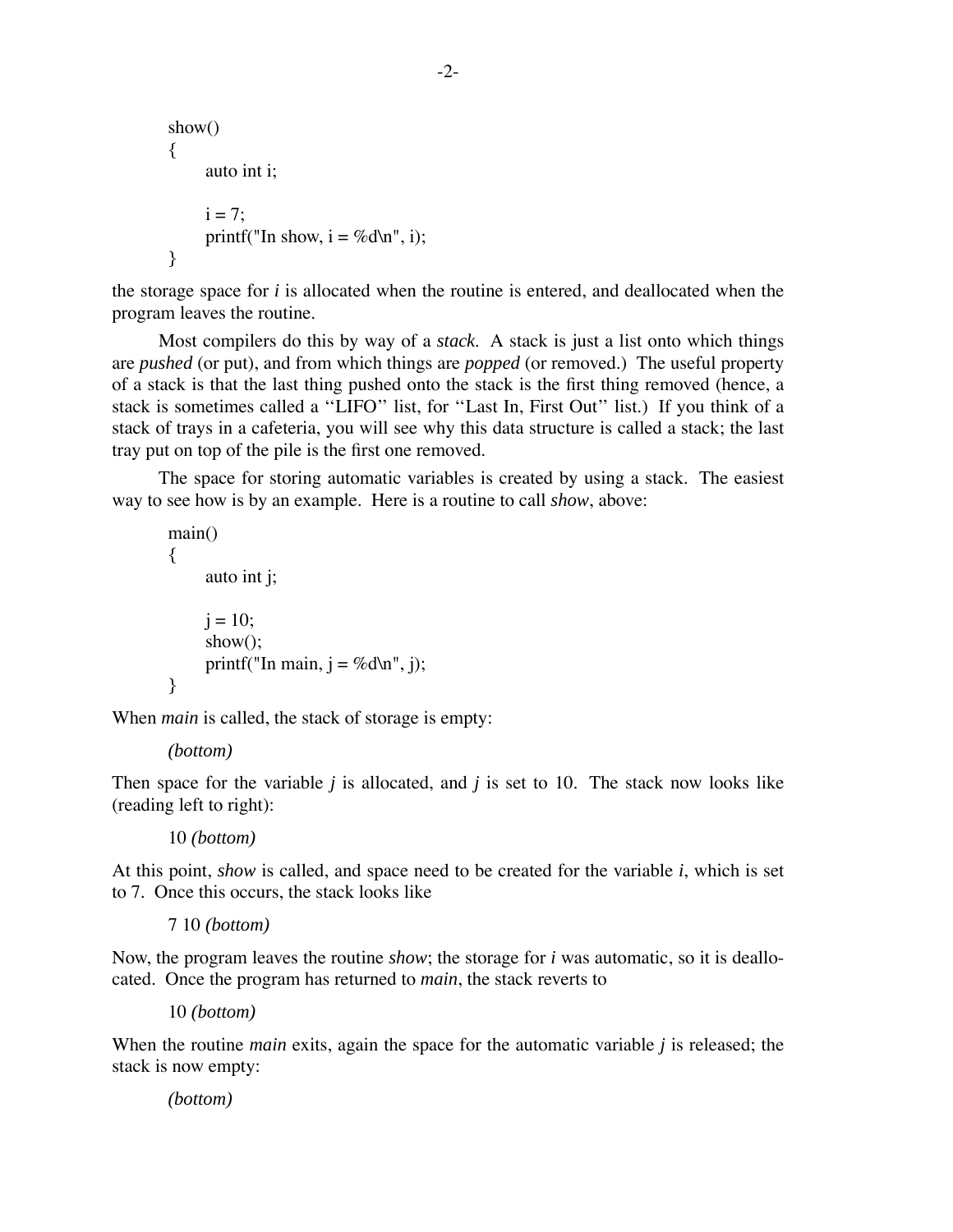Note that the storage class specifier is almost always omitted when a variable is automatic; since automatic variables only occur in blocks, and never outside them, this does not pose any problems. However, another version of automatic storage requires a storage class specifier, and we shall discuss this class, called *register*, in the next section.

#### **Register**

The storage class specifier *register* is different from other storage class specifiers, in that compilers are at liberty to obey or ignore them. This storage class is the same as automatic so far as the programmer is concerned; however, rather than allocating storage on a stack (as with variables declared *auto*) the compiler arranges for the variables to be stored in registers. This makes accessing their values very quick, usually much quicker than if the variables were on a stack.

Because of the nature of machine registers, declaring a variable as a register variable entails some restrictions. Many machines cannot use the address of a register in the same way they use a memory address, so the address operator **&** cannot be applied to a register variable. Some compilers will not allow certain types of variables to be assigned to registers. Also, compilers accept only a limited number of register declarations (the number varies from machine to machine and even from compiler to compiler) and do not give messages indicating when the *register* keyword is being ignored.

It is time for an example! Let us return to the routines *main* and *show*, above, but change *show*:

```
show()
{
     auto int ir;
     register int *address_of_ir;
     ir = 7:
     address of ir = &\circir;
     printf("In show, i = \%d\ln", *address_of_ir);
}
```
In this case, the stack used for storage looks just like it did in the previous section. However, the contents of a new variable, *address\_of\_ir*, will be put into a register. This register variable will be assigned as its value the address of *ir*. Note that references using pointers is legal with registers, so the *printf* will print the value stored in *ir* correctly. However, if *ir* were declared as a register variable rather than an *auto*, the compiler would have printed an error message for the line

```
address of ir = &dir;
```
since that line involves taking the address of the register variable.

Both the storage classes we have discussed are transient; they go away when the block finishes executing. But often a program needs values to remain throughout the life of the program; the next two sections will deal with storage classes for this case.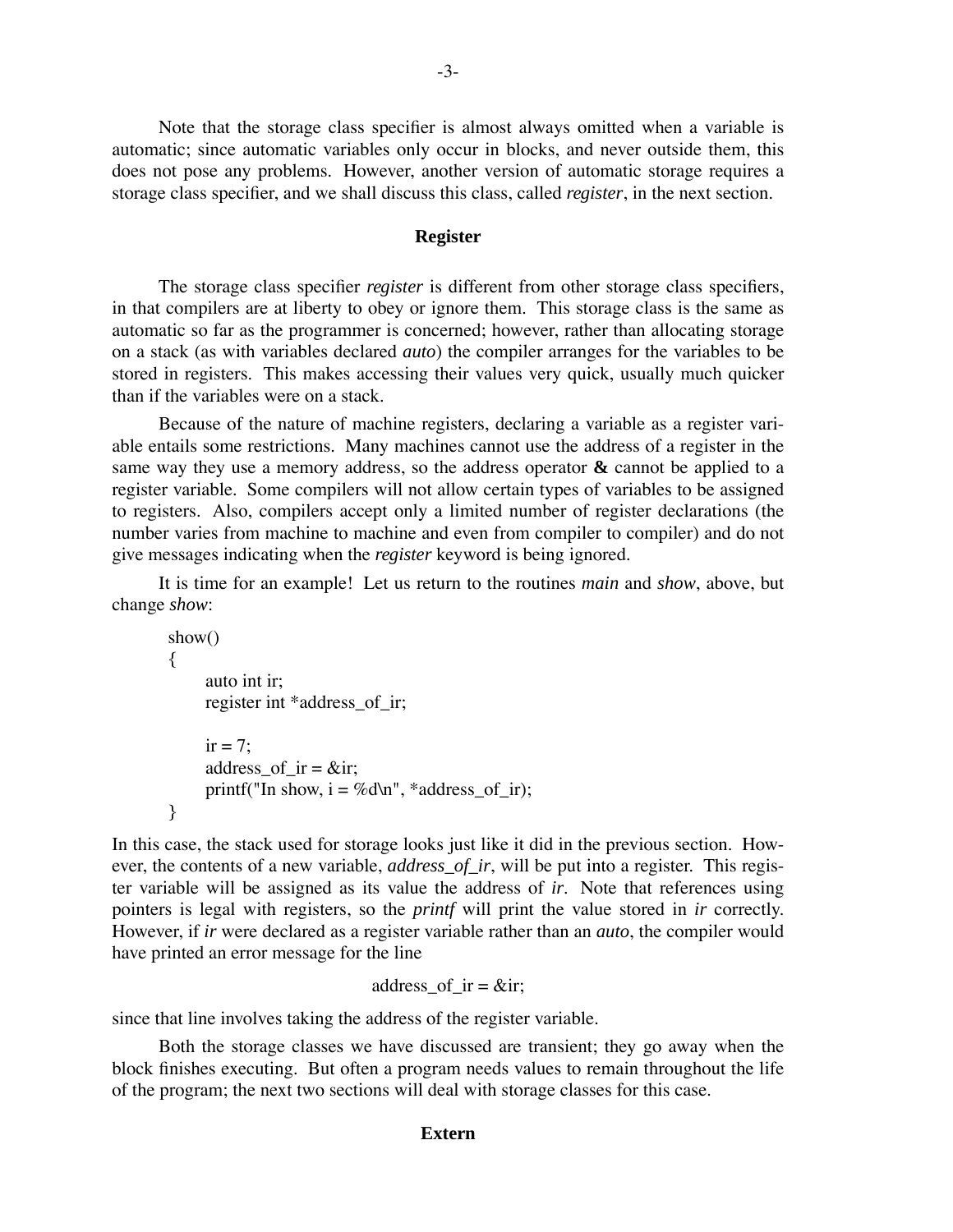When applied to a variable, the storage class *extern* indicates the type of the variable and that the definition of the variable is located in another file. Hence, any statements of this class are declarations rather than definitions; the *extern* class does not cause any memory to be allocated.

An *extern* declaration may appear anywhere before the declared variable is referenced. In fact, the variable declared in one of these statements need not be referenced at all, in which case the compiler will treat the program as though the *extern* declaration were not present. An *extern* declaration can appear in the same file as the corresponding definition; a very common practise is to put the *extern* declarations in a header file and include that file in all source files using the *#include* mechanism.

An *extern* declaration can also be used with a function; in this case it indicates the function is defined elsewhere. (The keyword *extern* is often omitted here.) The compiler uses this declaration for type information and nothing else. As an example, look at the program

```
main()
{
    double x;
     x = sqrt(2.0);printf("The square root of 2 is %f\n", x);
}
```
When the compiler encounters a function in source code, it assumes that function returns an integer value unless that function has been declared previously. So, in the above program, the compiler assumes *sqrt* returns an integer. It therefore generates code to coerce the returned integer into floating point format at the assignment statement. This leads to a result that is quite wrong:

```
The square root of 2 is 1070596096.000000
```
(The precise answer is machine dependent; but it will be wrong.) However, if the line

```
extern double sqrt();
```
is placed before the assignment statement, the compiler will understand that the function *sqrt* returns a *double* and will not do any type coercion at the assignment statement; the result in this case is

The square root of 2 is 1.414214

Every *extern* declaration must have a corresponding definition (unless the variable or function in it is never referenced.) Precisely what constitutes an acceptable definition varies among compilers. Usually, a compiler will take one of two flavors of definitions.

With some compilers, the single definition at the top level (that is, not contained inside any function's body) is taken to be the definition associated with *extern* declarations. If more than one such definition occurs, the compiler (actually, the linker) will report an error. These errors are of the form "variable or function multiply defined".

Other compilers follow the ANSI C standard and use a more complex scheme. They consider a top-level declaration of a variable to be a *tentative definition* if the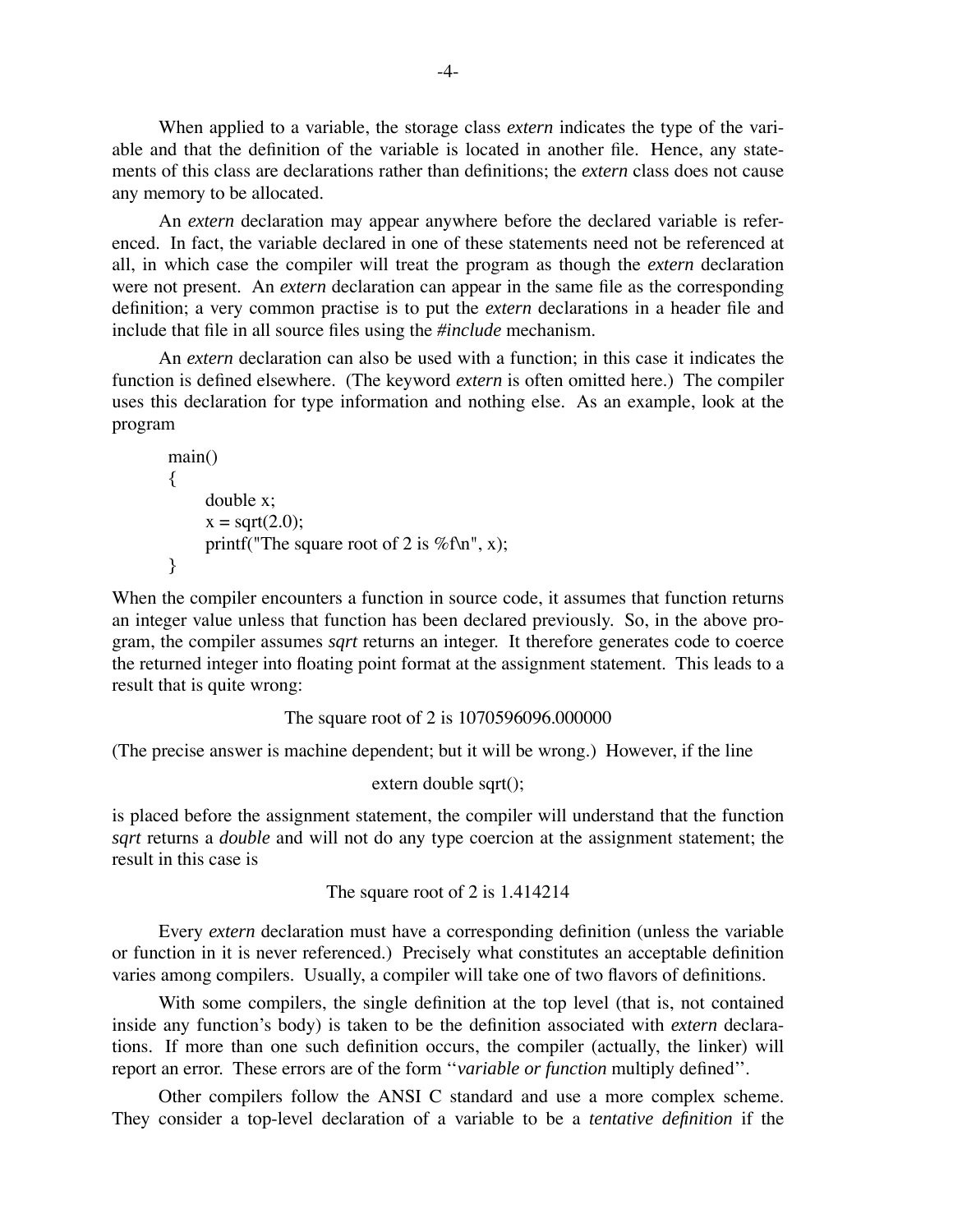storage class is *static* or omitted. If a tentative definition is found in which the variable is initialized, that is taken to be *the* definition and the other tentative definitions become declarations. Otherwise, the first tentative definition becomes the definition and the rest become declarations.

Let us use an example to explain the differences. Suppose there are two source files to a program; one, *main.c*, contains the routine

```
int testcalled = 0;
main()
{
     test();
     printf("test() called, testcalled = %d\n", testcalled);
     test();
     printf("test() called, testcalled = %d\n", testcalled);
     exit(0);}
```
and the second, *test.c*, contains the routine

int testcalled; test()

```
{
     testcalled++;
}
```
If the first rule of defining variables is followed, each source file will compile correctly, but when they are linked, the linker will find two definitions of *testcalled*, and report that *testcalled* is multiply defined. If the second rule of defining variables is defined, the statement

int testcalled;

in *test.c* is considered a tentative definition, and the statement

int testcalled  $= 0$ ;

in *main.c* is considered the real definition, because it is a tentative definition in which *testcalled* is initialized. Hence, the tentative definition in *test.c* becomes a declaration, so the linking procedure succeeds. Note that if the statement in *test.c* had been

```
int testcalled = 0;
```
there would have been two definitions, not one, and the linker would have complained that *testcalled* had been multiply defined.

The rules of global definition also apply to another storage class, which on first glance seems to be the most complicated.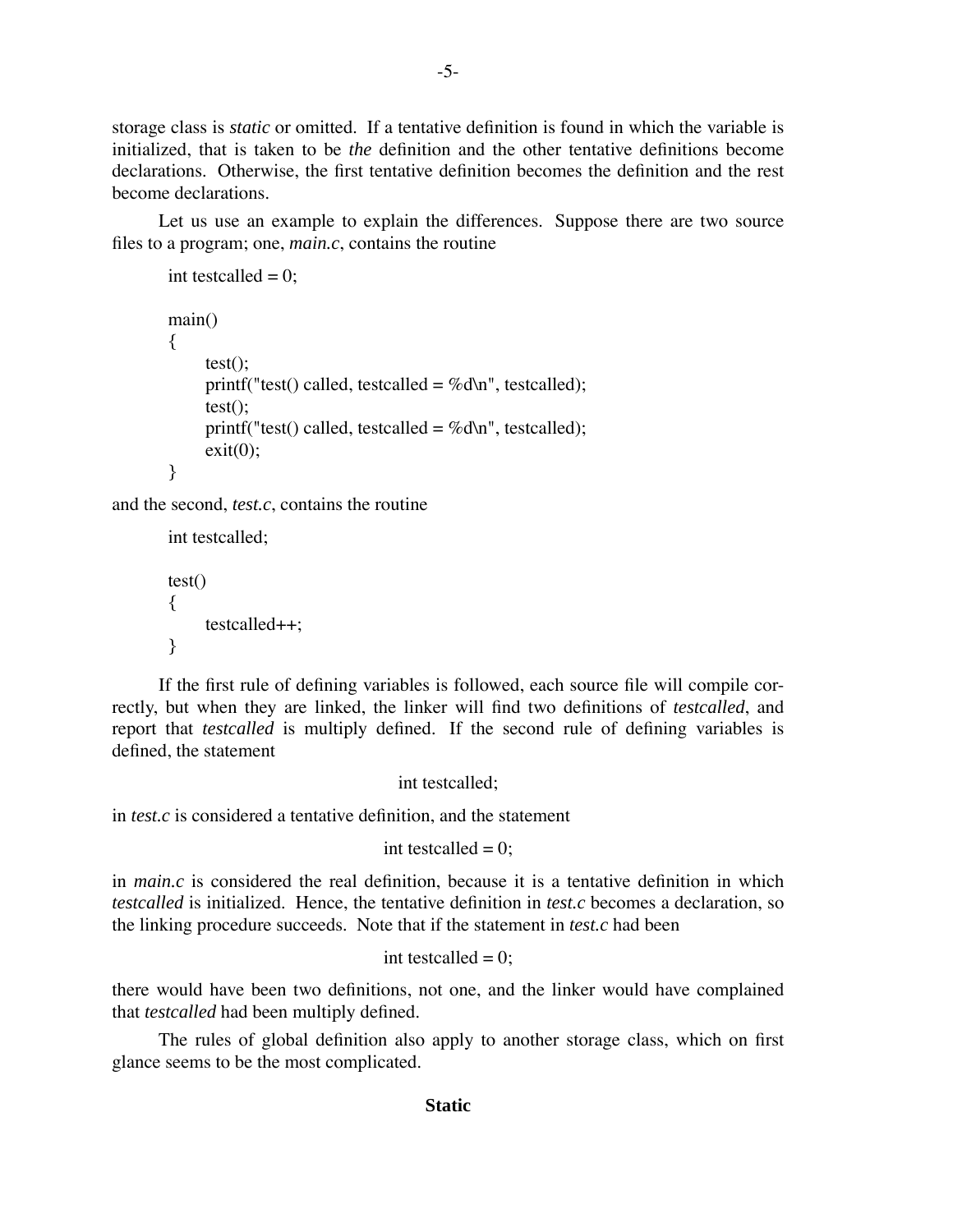The *static* storage class means simply that the variable will retain its value throughout the life of the program. When used outside a function definition, it has the side effect of not allowing the variable or function to be referenced anywhere except within that source file.

Let us deal with *static* variables first. Look at the program defined in the previous section in *main.c* and *test.c*. Recall *testcalled* was defined globally. Let us rewrite these two routines slightly; the first, in *main.c*, becomes

```
main()
        {
             register int result;
             result = test();
             printf("test() called, testcalled = %d\n", result);
             result = test();printf("test() called, testcalled = %d\n", result);
             exit(0);
        }
and the second, in test.c, will be
```

```
test()
{
     static int testcalled = 0;
     testcalled++;
     return(testcalled);
}
```
When we compile, link, and execute this program, we get

```
test() called, testcalled = 1test() called, testcalled = 2
```
Now, let us redo this program, omitting the storage class keyword *static* from the declaration of *testcalled* in *test*(). This means *testcalled* will be an automatic variable, so it will be created each time *test*() is called, and discarded each time *test*() returns. Hence, we get the following result:

```
test() called, testcalled = 1test() called, testcalled = 1
```
This graphically points out that regardless of their scope, *static* variables retain whatever value they are assigned throughout the life of the program, whereas automatic variables do not.

If declared outside functions, the storage class *static* has one additional side effect: it limits the scope of the variable or function so declared to the file in which it is declared. For example, going back to the files *main.c* and *test.c*, suppose *main.c* were written as it was originally (see the section **extern**) and *test.c* contained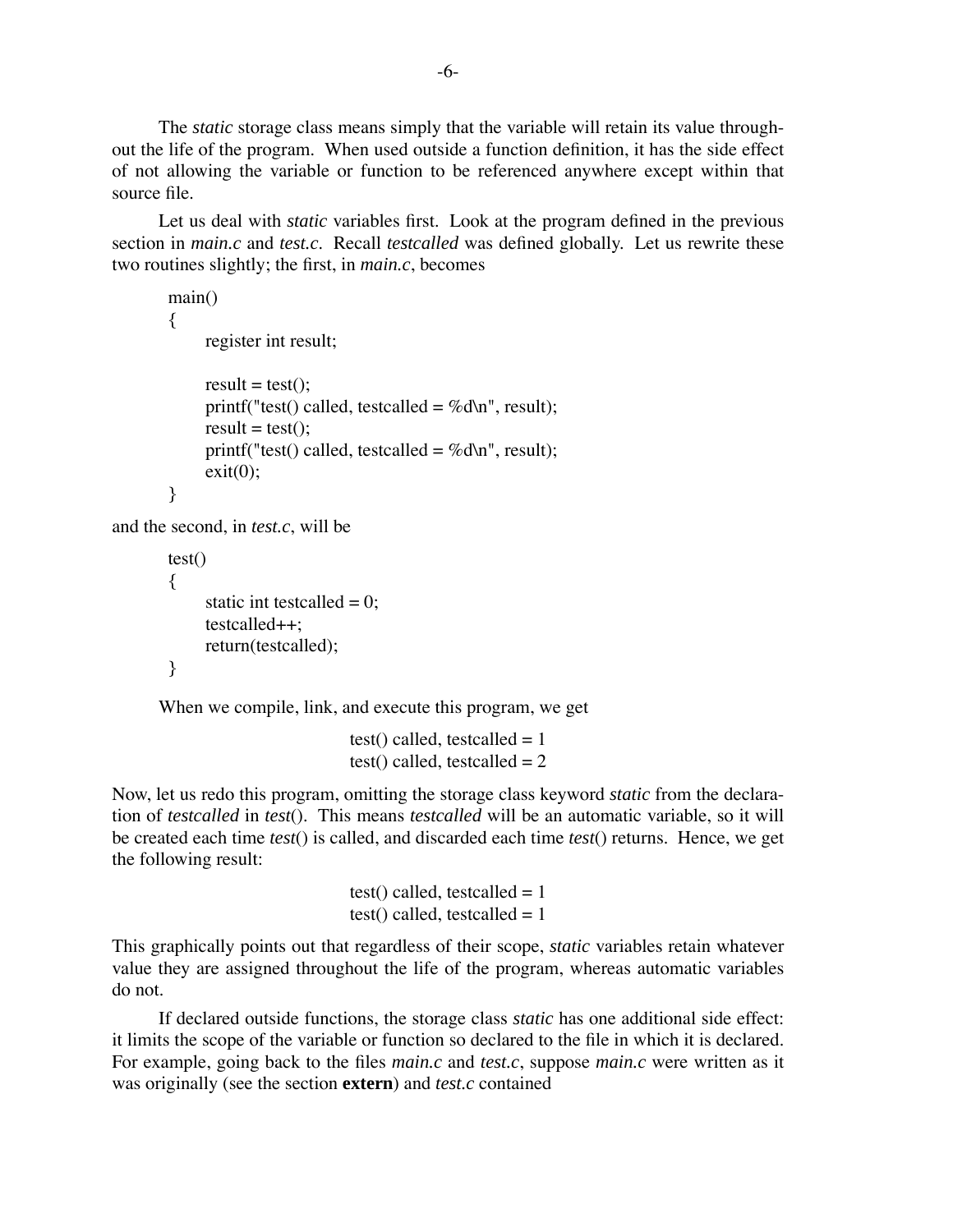```
static int testcalled;
test()
{
     testcalled++;
}
```
When run, this program produces

test() called, testcalled  $= 0$ test() called, testcalled  $= 0$ 

because the variable *testcalled* in *test.c* is not visible to any other file. So, it and the variable *testcalled* in *main.c* are completely different.

As an example of what happens when a function is declared *static*, let us combine *main.c* and *test.c* into one file, *maintest.c*, and make *test*() *static*:

```
int testcalled = 0;
main()
{
     test();
     printf("test() called, testcalled = %d\n", testcalled);
     test();
     printf("test() called, testcalled = %d\ln", testcalled);
     exit(0);}
static test()
{
     testcalled++;
}
```
The result is what we expect:

test() called, testcalled  $= 1$ test() called, testcalled  $= 2$ 

Now let us put *test*() into a separate file:

int testcalled;

```
static test()
{
     testcalled++;
}
```
Both files, *main.c* and *test.c*, will compile, but the linker will complain that "*test* is undefined". Since *test* is declared as *static*, it is only visible in the file *test.c*; it cannot be accessed by anything in the file *main.c*, and so the linker can find nothing to link the calls to the routine *test*() in *main.c* to. Hence, the error message.

Now that we have discussed these classes, let us take a look at a program and see how different storage classes affect the way the program works.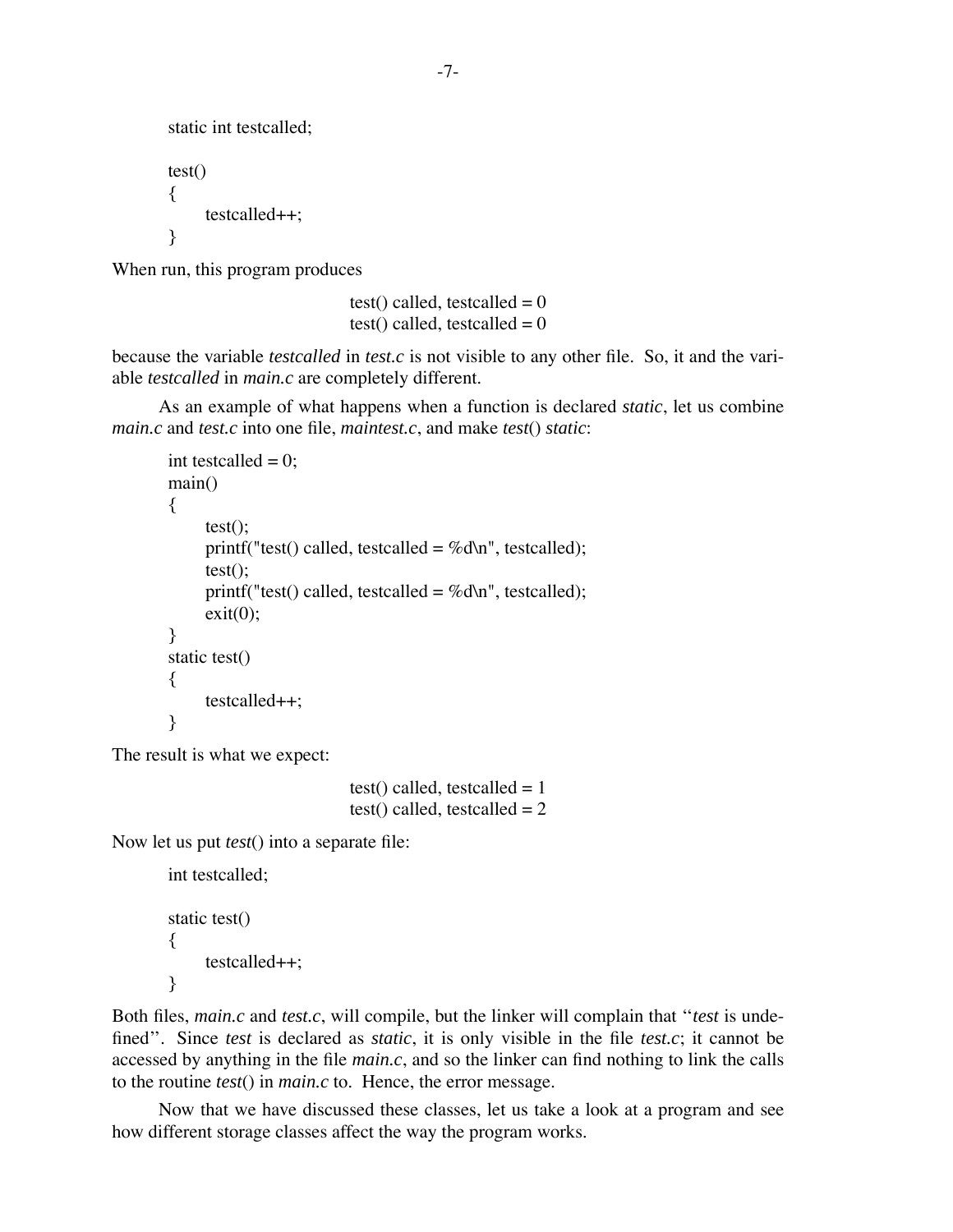# **An Example**

Here is a very simple program that sets a variable to 20, and loops, adding 20 each time through, until the variable's value is more than 1000 or 1000 loops have been made:

| 1A.mainloop() |                                                  |
|---------------|--------------------------------------------------|
| $2A.\{$       |                                                  |
| 3A.           | int counter $= 0$ ;                              |
| 4A.           | while (counter $<$ 1000) $\{$                    |
| 5A.           | if $(dowork() > 1000)$                           |
| 6A.           | break:                                           |
| 7A.           | printf("Number of loops: $\%d\ln$ ", counter++); |
| 8A.           | <sup>}</sup>                                     |
| 9A.           | $print(f("Done!\n'');$                           |
| 10A.          |                                                  |
| 11A.dowork()  |                                                  |
| 12A.          |                                                  |
| 13A.          | static int total = $20$ ;                        |
| 14A.          | total $+= 20$ ;                                  |
| 15A.          | printf("total is $\%d$ ", total);                |
| 16A.          | return (total);                                  |
| 17A.          |                                                  |

First, note that the variable *counter* is declared automatic. It could just have easily been declared static; the effect would be the same, since it is local to *main* and exists until that routine exits (at which time the program exits.) So, *counter* could be any storage class except *extern*.

However, notice that *total* is defined as *static* on line 13A. Hence, as *dowork* is called, *total* will increase in value and eventually the program would exit with total being 1020. However, if the word *static* were replaced by *auto* (or *register,* or just omitted) then each time *dowork* were called, *total* would be recreated and reinitialized to 20. Hence *dowork* would always return 40, and the program would loop 1000 times before exiting.

We could also move *total* outside the function *dowork* and put it either above or below *main*. We could even put it after *dowork,* but then we would need the statement

#### extern int total;

somewhere before line 14A (otherwise *total* would be undefined and undeclared at that point, causing a compile-time error.)

Let us split this example into two files now. The first, *main.c*, looks like: